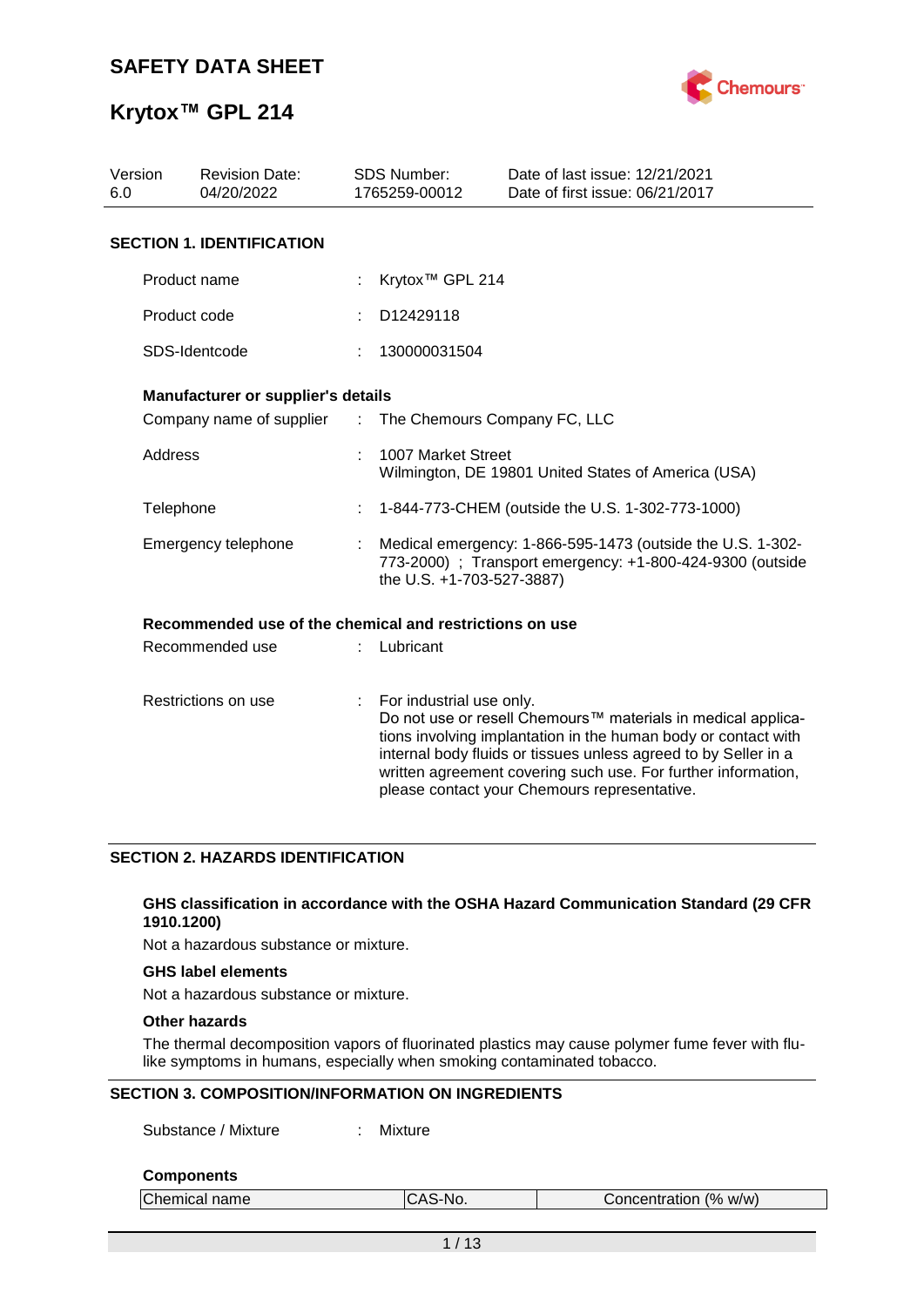

# **Krytox™ GPL 214**

| Version<br>6.0 | <b>Revision Date:</b><br>04/20/2022                    |   | SDS Number:<br>1765259-00012                                                                                                                                |            | Date of last issue: 12/21/2021<br>Date of first issue: 06/21/2017                                                                                                                                      |  |  |  |
|----------------|--------------------------------------------------------|---|-------------------------------------------------------------------------------------------------------------------------------------------------------------|------------|--------------------------------------------------------------------------------------------------------------------------------------------------------------------------------------------------------|--|--|--|
| Additive       | Actual concentration is withheld as a trade secret     |   | Trade secret                                                                                                                                                | $>= 1 - 5$ |                                                                                                                                                                                                        |  |  |  |
|                | <b>SECTION 4. FIRST AID MEASURES</b>                   |   |                                                                                                                                                             |            |                                                                                                                                                                                                        |  |  |  |
| If inhaled     |                                                        |   | If inhaled, remove to fresh air.                                                                                                                            |            | Get medical attention if symptoms occur.                                                                                                                                                               |  |  |  |
|                | In case of skin contact                                |   | Wash with water and soap as a precaution.<br>Get medical attention if symptoms occur.                                                                       |            |                                                                                                                                                                                                        |  |  |  |
|                | In case of eye contact                                 |   |                                                                                                                                                             |            | Flush eyes with water as a precaution.<br>Get medical attention if irritation develops and persists.                                                                                                   |  |  |  |
|                | If swallowed                                           |   | Rinse mouth thoroughly with water.                                                                                                                          |            | If swallowed, DO NOT induce vomiting.<br>Get medical attention if symptoms occur.                                                                                                                      |  |  |  |
| delayed        | Most important symptoms<br>and effects, both acute and | ÷ | Irritation<br>Lung edema<br><b>Blurred vision</b><br><b>Discomfort</b><br>Lachrymation<br>Irritation<br><b>Redness</b><br>Irritation<br>Shortness of breath |            | Inhalation may provoke the following symptoms:<br>Eye contact may provoke the following symptoms<br>Skin contact may provoke the following symptoms:<br>Inhalation may provoke the following symptoms: |  |  |  |
|                | Protection of first-aiders                             |   |                                                                                                                                                             |            | No special precautions are necessary for first aid responders.                                                                                                                                         |  |  |  |
|                | Notes to physician                                     |   |                                                                                                                                                             |            | Treat symptomatically and supportively.                                                                                                                                                                |  |  |  |

## **SECTION 5. FIRE-FIGHTING MEASURES**

| Suitable extinguishing media :           |      | Not applicable<br>Will not burn                                                                                                |
|------------------------------------------|------|--------------------------------------------------------------------------------------------------------------------------------|
| Unsuitable extinguishing<br>media        |      | Not applicable<br>Will not burn                                                                                                |
| Specific hazards during fire<br>fighting | ÷.   | Exposure to combustion products may be a hazard to health.                                                                     |
| Hazardous combustion prod-<br>lucts      | - 11 | Hydrogen fluoride<br>carbonyl fluoride<br>potentially toxic fluorinated compounds<br>aerosolized particulates<br>Carbon oxides |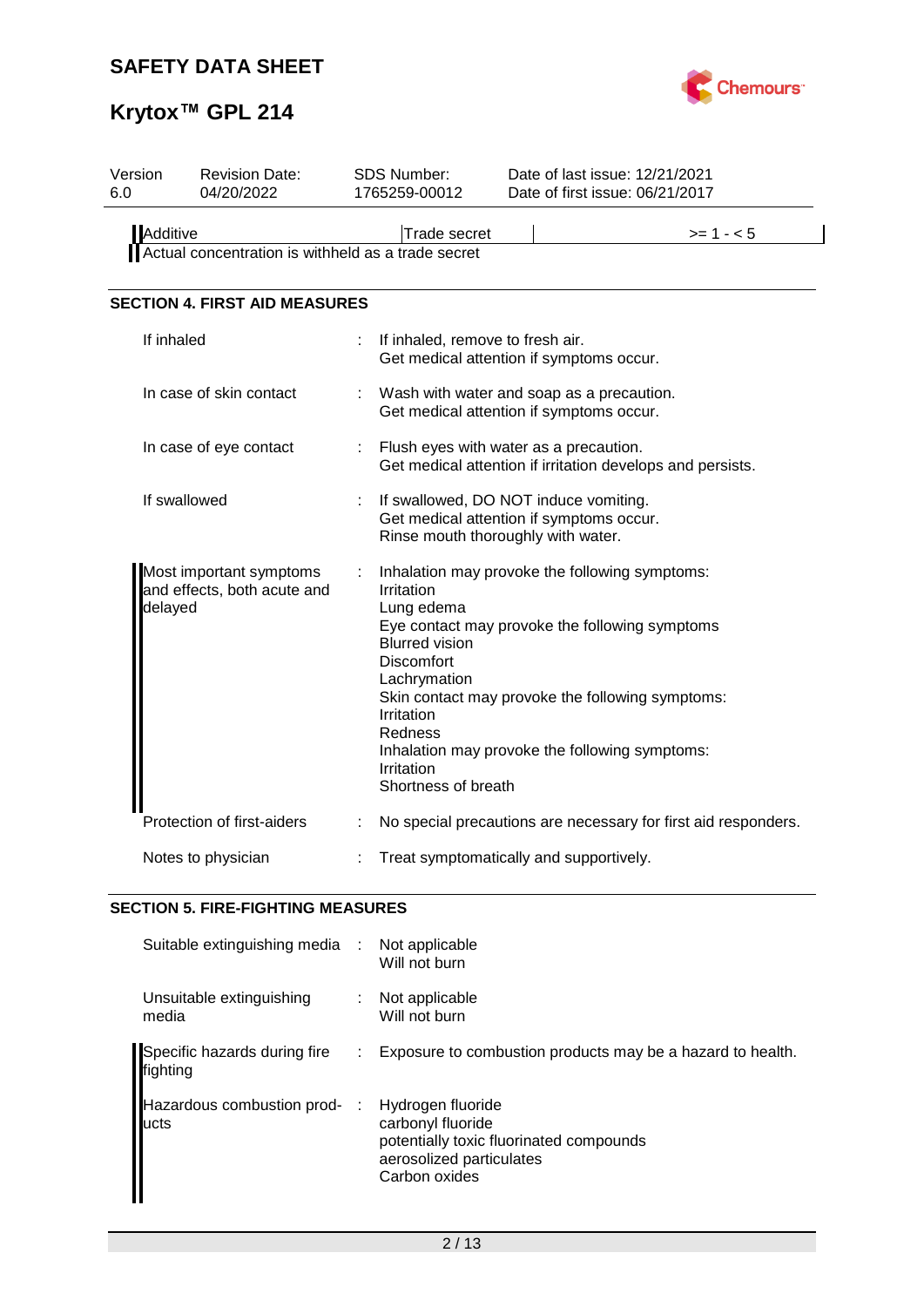

| Version<br>6.0 | <b>Revision Date:</b><br>04/20/2022               |   | <b>SDS Number:</b><br>1765259-00012 | Date of last issue: 12/21/2021<br>Date of first issue: 06/21/2017                                                                                                                                                                |
|----------------|---------------------------------------------------|---|-------------------------------------|----------------------------------------------------------------------------------------------------------------------------------------------------------------------------------------------------------------------------------|
| ods.           | Specific extinguishing meth-                      |   | SO.<br>Evacuate area.               | : Use extinguishing measures that are appropriate to local cir-<br>cumstances and the surrounding environment.<br>Use water spray to cool unopened containers.<br>Remove undamaged containers from fire area if it is safe to do |
|                | Special protective equipment<br>for fire-fighters | ÷ | necessary.                          | Wear self-contained breathing apparatus for firefighting if<br>Use personal protective equipment.                                                                                                                                |

### **SECTION 6. ACCIDENTAL RELEASE MEASURES**

| Personal precautions, protec-:<br>tive equipment and emer-<br>gency procedures | Follow safe handling advice (see section 7) and personal pro-<br>tective equipment recommendations (see section 8).                                                                                                                                                                                                                                                                                                                                                                                                                                                                                                                                                    |
|--------------------------------------------------------------------------------|------------------------------------------------------------------------------------------------------------------------------------------------------------------------------------------------------------------------------------------------------------------------------------------------------------------------------------------------------------------------------------------------------------------------------------------------------------------------------------------------------------------------------------------------------------------------------------------------------------------------------------------------------------------------|
| Environmental precautions                                                      | $\therefore$ Avoid release to the environment.<br>Prevent further leakage or spillage if safe to do so.<br>Retain and dispose of contaminated wash water.<br>Local authorities should be advised if significant spillages<br>cannot be contained.                                                                                                                                                                                                                                                                                                                                                                                                                      |
| Methods and materials for<br>containment and cleaning up                       | Soak up with inert absorbent material.<br>For large spills, provide diking or other appropriate contain-<br>ment to keep material from spreading. If diked material can be<br>pumped, store recovered material in appropriate container.<br>Clean up remaining materials from spill with suitable absor-<br>bent.<br>Local or national regulations may apply to releases and dispo-<br>sal of this material, as well as those materials and items em-<br>ployed in the cleanup of releases. You will need to determine<br>which regulations are applicable.<br>Sections 13 and 15 of this SDS provide information regarding<br>certain local or national requirements. |

### **SECTION 7. HANDLING AND STORAGE**

| <b>Technical measures</b>   |   | : See Engineering measures under EXPOSURE<br>CONTROLS/PERSONAL PROTECTION section.                                                       |
|-----------------------------|---|------------------------------------------------------------------------------------------------------------------------------------------|
| Local/Total ventilation     |   | : Use only with adequate ventilation.                                                                                                    |
| Advice on safe handling     |   | Do not breathe decomposition products.                                                                                                   |
|                             |   | Handle in accordance with good industrial hygiene and safety<br>practice, based on the results of the workplace exposure as-<br>sessment |
|                             |   | Take care to prevent spills, waste and minimize release to the<br>environment.                                                           |
| Conditions for safe storage | ÷ | Keep in properly labeled containers.<br>Store in accordance with the particular national regulations.                                    |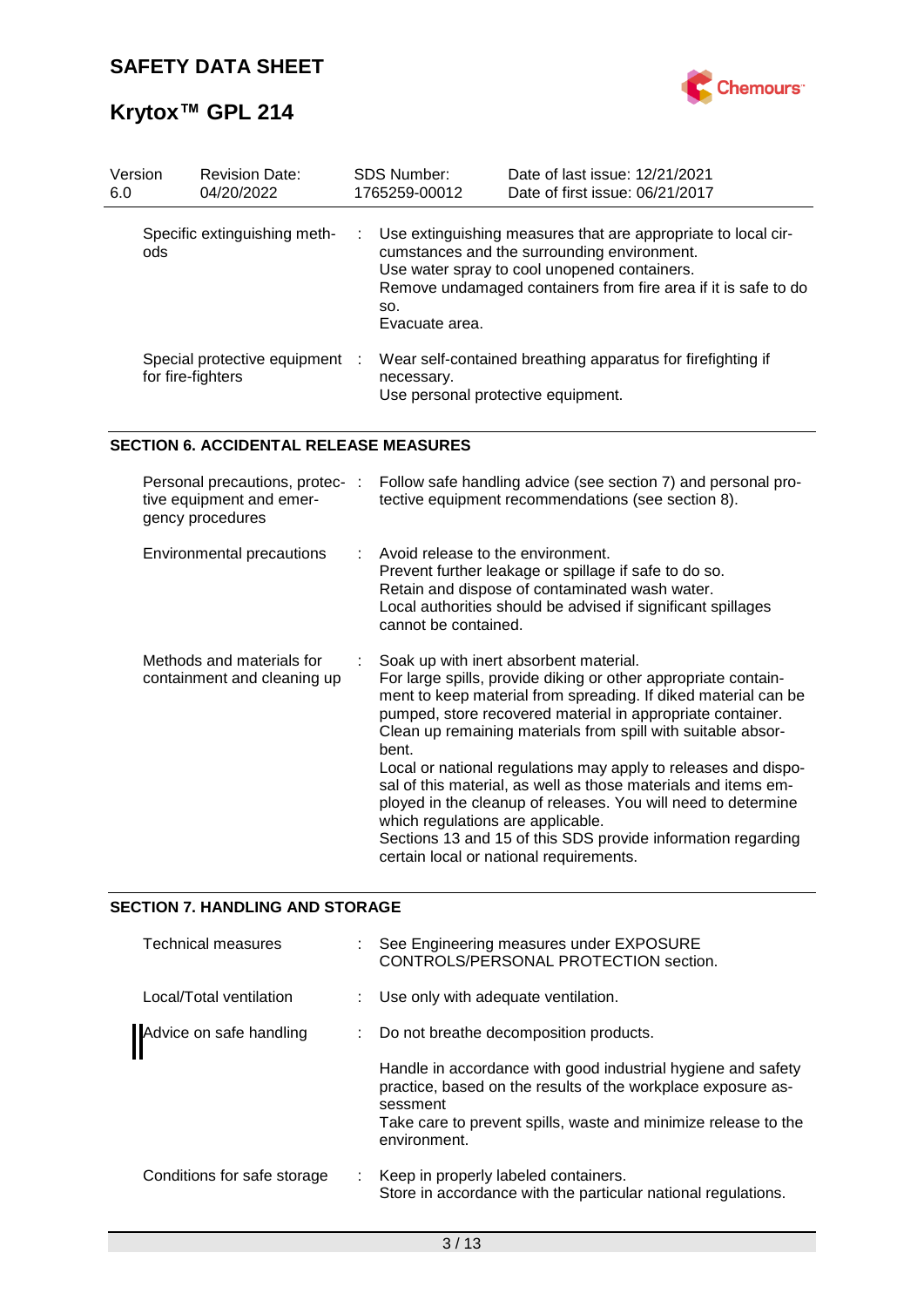

| Version<br>6.0                                | <b>Revision Date:</b><br>04/20/2022 |                                                       | <b>SDS Number:</b><br>1765259-00012 | Date of last issue: 12/21/2021<br>Date of first issue: 06/21/2017 |
|-----------------------------------------------|-------------------------------------|-------------------------------------------------------|-------------------------------------|-------------------------------------------------------------------|
|                                               | Materials to avoid                  |                                                       |                                     | : No special restrictions on storage with other products.         |
| Further information on stor-<br>age stability |                                     | : No decomposition if stored and applied as directed. |                                     |                                                                   |

## **SECTION 8. EXPOSURE CONTROLS/PERSONAL PROTECTION**

### **Ingredients with workplace control parameters**

| Components | CAS-No.      | Value type<br>(Form of<br>exposure)                | Control parame-<br>ters / Permissible<br>concentration | <b>Basis</b> |
|------------|--------------|----------------------------------------------------|--------------------------------------------------------|--------------|
| Additive   | Trade secret | TWA (Inhal-<br>able particu-<br>late matter)       | 10 mg/m $3$<br>(Molybdenum)                            | <b>ACGIH</b> |
|            |              | TWA (Res-<br>pirable par-<br>ticulate mat-<br>ter) | $3$ mg/m <sup>3</sup><br>(Molybdenum)                  | <b>ACGIH</b> |

## **Occupational exposure limits of decomposition products**

| Components          | CAS-No.   | Value type<br>(Form of<br>exposure) | Control parame-<br>ters / Permissible<br>concentration | <b>Basis</b>     |
|---------------------|-----------|-------------------------------------|--------------------------------------------------------|------------------|
| Hydrofluoric acid   | 7664-39-3 | <b>TWA</b>                          | $0.5$ ppm<br>(Fluorine)                                | <b>ACGIH</b>     |
|                     |           | $\mathsf{C}$                        | 2 ppm<br>(Fluorine)                                    | <b>ACGIH</b>     |
|                     |           | $\mathsf{C}$                        | 6 ppm<br>$5$ mg/m <sup>3</sup>                         | <b>NIOSH REL</b> |
|                     |           | <b>TWA</b>                          | 3 ppm<br>$2.5 \text{ mg/m}^3$                          | <b>NIOSH REL</b> |
|                     |           | <b>TWA</b>                          | 3 ppm                                                  | OSHA Z-2         |
| Carbonyl difluoride | 353-50-4  | <b>TWA</b>                          | 2 ppm                                                  | <b>ACGIH</b>     |
|                     |           | <b>STEL</b>                         | 5 ppm                                                  | <b>ACGIH</b>     |
|                     |           | <b>TWA</b>                          | 2 ppm<br>$5 \text{ mg/m}^3$                            | <b>NIOSH REL</b> |
|                     |           | <b>ST</b>                           | 5 ppm<br>$15$ mg/m <sup>3</sup>                        | <b>NIOSH REL</b> |
| Carbon dioxide      | 124-38-9  | <b>TWA</b>                          | 5,000 ppm                                              | <b>ACGIH</b>     |
|                     |           | <b>STEL</b>                         | 30,000 ppm                                             | <b>ACGIH</b>     |
|                     |           | <b>TWA</b>                          | 5,000 ppm<br>9,000 mg/m <sup>3</sup>                   | <b>NIOSH REL</b> |
|                     |           | <b>ST</b>                           | 30,000 ppm<br>54,000 mg/m <sup>3</sup>                 | <b>NIOSH REL</b> |
|                     |           | <b>TWA</b>                          | $\overline{5,000}$ ppm<br>9,000 mg/m <sup>3</sup>      | OSHA Z-1         |
| Carbon monoxide     | 630-08-0  | <b>TWA</b>                          | 25 ppm                                                 | <b>ACGIH</b>     |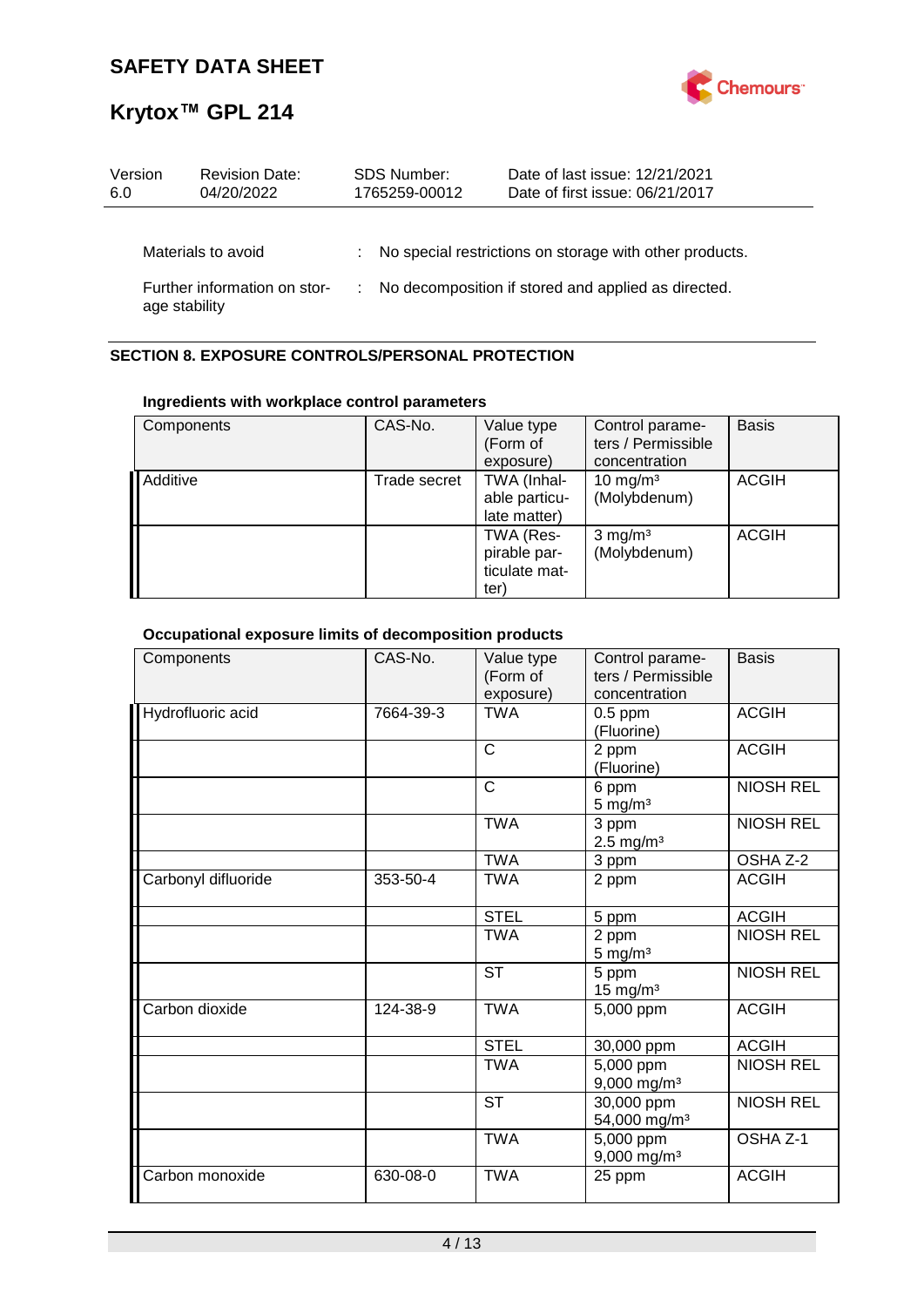

| Version<br>6.0 | <b>Revision Date:</b><br>04/20/2022                | SDS Number:<br>1765259-00012 |                                                                                     | Date of last issue: 12/21/2021<br>Date of first issue: 06/21/2017                                                                                                                                                                                                                                                                                                                                                                                                                                                                                                                                                                                                                         |                  |
|----------------|----------------------------------------------------|------------------------------|-------------------------------------------------------------------------------------|-------------------------------------------------------------------------------------------------------------------------------------------------------------------------------------------------------------------------------------------------------------------------------------------------------------------------------------------------------------------------------------------------------------------------------------------------------------------------------------------------------------------------------------------------------------------------------------------------------------------------------------------------------------------------------------------|------------------|
|                |                                                    |                              | <b>TWA</b>                                                                          | 35 ppm<br>40 mg/m <sup>3</sup>                                                                                                                                                                                                                                                                                                                                                                                                                                                                                                                                                                                                                                                            | <b>NIOSH REL</b> |
|                |                                                    |                              | $\mathsf{C}$                                                                        | 200 ppm<br>229 mg/m <sup>3</sup>                                                                                                                                                                                                                                                                                                                                                                                                                                                                                                                                                                                                                                                          | <b>NIOSH REL</b> |
|                |                                                    |                              | <b>TWA</b>                                                                          | 50 ppm<br>55 mg/ $m3$                                                                                                                                                                                                                                                                                                                                                                                                                                                                                                                                                                                                                                                                     | OSHA Z-1         |
|                | <b>Engineering measures</b>                        | $10$ ).                      |                                                                                     | Processing may form hazardous compounds (see section<br>Ensure adequate ventilation, especially in confined areas.<br>Minimize workplace exposure concentrations.                                                                                                                                                                                                                                                                                                                                                                                                                                                                                                                         |                  |
|                | Personal protective equipment                      |                              |                                                                                     |                                                                                                                                                                                                                                                                                                                                                                                                                                                                                                                                                                                                                                                                                           |                  |
|                | Respiratory protection                             | protection.                  |                                                                                     | General and local exhaust ventilation is recommended to<br>maintain vapor exposures below recommended limits. Where<br>concentrations are above recommended limits or are<br>unknown, appropriate respiratory protection should be worn.<br>Follow OSHA respirator regulations (29 CFR 1910.134) and<br>use NIOSH/MSHA approved respirators. Protection provided<br>by air purifying respirators against exposure to any hazar-<br>dous chemical is limited. Use a positive pressure air supplied<br>respirator if there is any potential for uncontrolled release,<br>exposure levels are unknown, or any other circumstance<br>where air purifying respirators may not provide adequate |                  |
|                | Hand protection                                    |                              |                                                                                     |                                                                                                                                                                                                                                                                                                                                                                                                                                                                                                                                                                                                                                                                                           |                  |
|                | Remarks                                            |                              |                                                                                     | Wash hands before breaks and at the end of workday.                                                                                                                                                                                                                                                                                                                                                                                                                                                                                                                                                                                                                                       |                  |
|                | Eye protection                                     | Safety glasses               |                                                                                     | Wear the following personal protective equipment:                                                                                                                                                                                                                                                                                                                                                                                                                                                                                                                                                                                                                                         |                  |
|                | Skin and body protection                           |                              | Skin should be washed after contact.                                                |                                                                                                                                                                                                                                                                                                                                                                                                                                                                                                                                                                                                                                                                                           |                  |
|                | Hygiene measures                                   | king place.                  | When using do not eat, drink or smoke.<br>Wash contaminated clothing before re-use. | If exposure to chemical is likely during typical use, provide<br>eye flushing systems and safety showers close to the wor-                                                                                                                                                                                                                                                                                                                                                                                                                                                                                                                                                                |                  |
|                | <b>SECTION 9. PHYSICAL AND CHEMICAL PROPERTIES</b> |                              |                                                                                     |                                                                                                                                                                                                                                                                                                                                                                                                                                                                                                                                                                                                                                                                                           |                  |
|                | Appearance                                         | Grease                       |                                                                                     |                                                                                                                                                                                                                                                                                                                                                                                                                                                                                                                                                                                                                                                                                           |                  |
|                | Color                                              | black                        |                                                                                     |                                                                                                                                                                                                                                                                                                                                                                                                                                                                                                                                                                                                                                                                                           |                  |
|                | Odor                                               | odorless                     |                                                                                     |                                                                                                                                                                                                                                                                                                                                                                                                                                                                                                                                                                                                                                                                                           |                  |
|                | Odor Threshold                                     | No data available            |                                                                                     |                                                                                                                                                                                                                                                                                                                                                                                                                                                                                                                                                                                                                                                                                           |                  |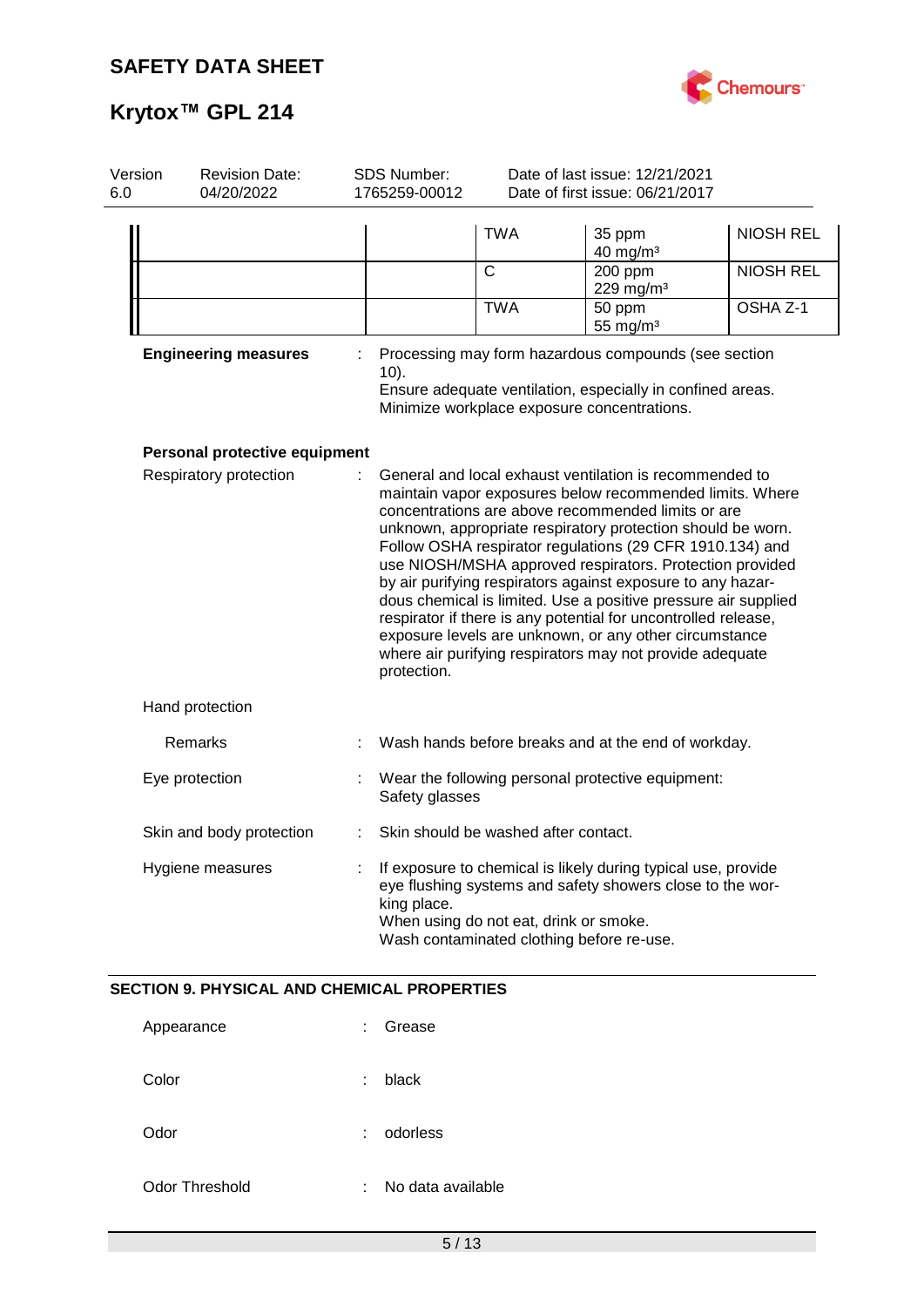

# **Krytox™ GPL 214**

| Version<br>6.0 | <b>Revision Date:</b><br>04/20/2022                   |      | <b>SDS Number:</b><br>1765259-00012 | Date of last issue: 12/21/2021<br>Date of first issue: 06/21/2017 |
|----------------|-------------------------------------------------------|------|-------------------------------------|-------------------------------------------------------------------|
|                | pH                                                    | ÷    | 7                                   |                                                                   |
|                | Melting point/freezing point                          |      | 608 °F / 320 °C                     |                                                                   |
|                | Initial boiling point and boiling<br>range            | - 11 | No data available                   |                                                                   |
|                | Flash point                                           | ÷    | Not applicable                      | Method: Pensky-Martens closed cup                                 |
|                | Evaporation rate                                      |      | Not applicable                      |                                                                   |
|                | Flammability (solid, gas)                             |      | Will not burn                       |                                                                   |
|                | Upper explosion limit / Upper :<br>flammability limit |      | No data available                   |                                                                   |
|                | Lower explosion limit / Lower<br>flammability limit   | ÷    | No data available                   |                                                                   |
|                | Vapor pressure                                        |      | Not applicable                      |                                                                   |
|                | Relative vapor density                                |      | Not applicable                      |                                                                   |
|                | Relative density                                      |      | $1.89 - 1.93$                       |                                                                   |
|                | Solubility(ies)<br>Water solubility                   |      | No data available                   |                                                                   |
|                | Partition coefficient: n-<br>octanol/water            |      | Not applicable                      |                                                                   |
|                | Autoignition temperature                              | ÷    | No data available                   |                                                                   |
|                | Decomposition temperature                             |      | 572 °F / 300 °C                     |                                                                   |
|                | Viscosity<br>Viscosity, kinematic                     |      | Not applicable                      |                                                                   |
|                | <b>Explosive properties</b>                           |      | Not explosive                       |                                                                   |
|                | Oxidizing properties                                  |      |                                     | The substance or mixture is not classified as oxidizing.          |
|                | Particle size                                         |      | No data available                   |                                                                   |
|                |                                                       |      |                                     |                                                                   |

## **SECTION 10. STABILITY AND REACTIVITY**

| Reactivity         | : Not classified as a reactivity hazard.                                                     |
|--------------------|----------------------------------------------------------------------------------------------|
| Chemical stability | : Stable under normal conditions.                                                            |
|                    | Possibility of hazardous reac- : Hazardous decomposition products will be formed at elevated |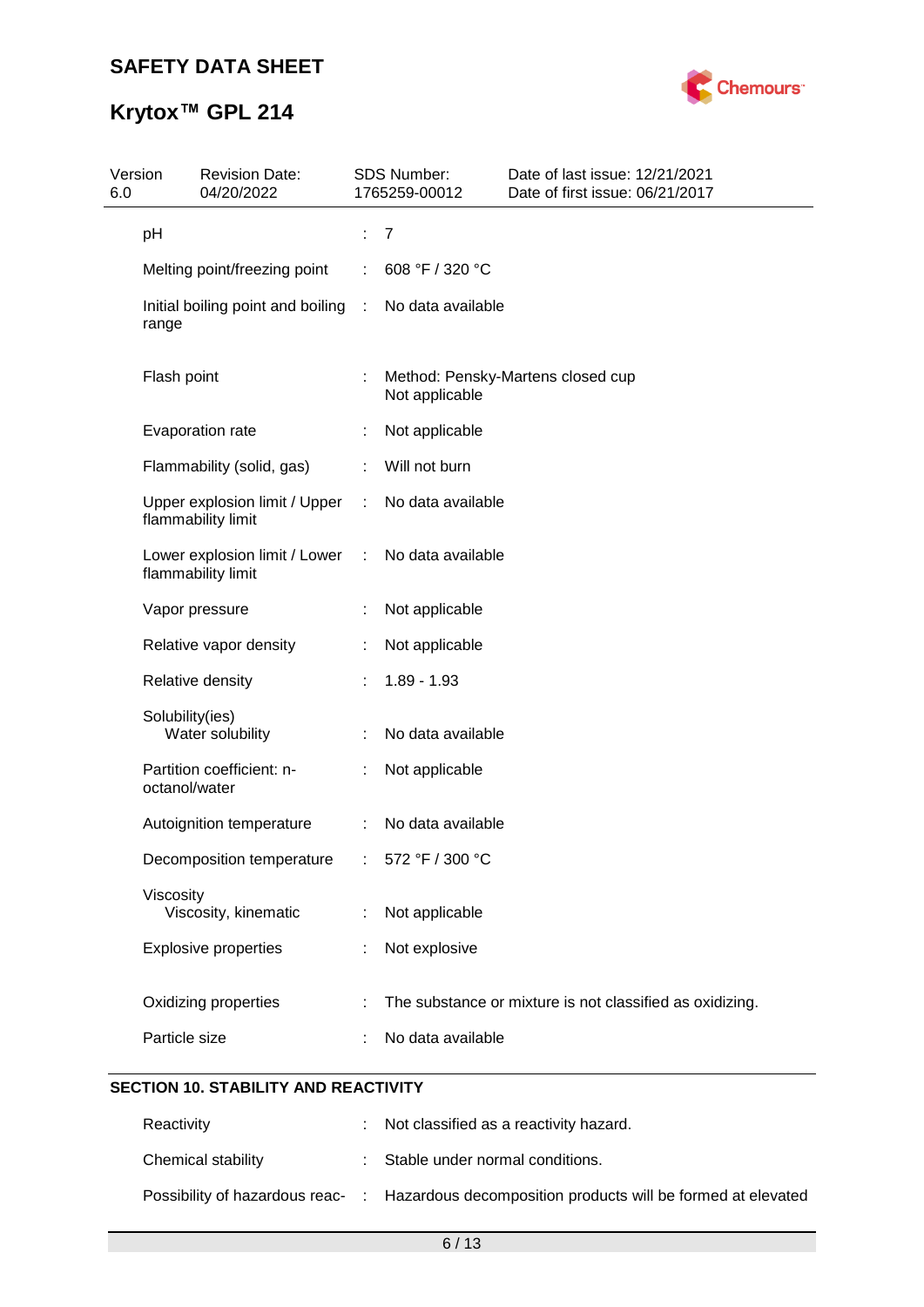

| Version<br>6.0 | <b>Revision Date:</b><br>04/20/2022     |   | <b>SDS Number:</b><br>1765259-00012                                             | Date of last issue: 12/21/2021<br>Date of first issue: 06/21/2017 |
|----------------|-----------------------------------------|---|---------------------------------------------------------------------------------|-------------------------------------------------------------------|
| tions          |                                         |   | temperatures.                                                                   |                                                                   |
|                | Conditions to avoid                     | ÷ | None known.                                                                     |                                                                   |
|                | Incompatible materials                  | ÷ | None.                                                                           |                                                                   |
|                | <b>Hazardous decomposition products</b> |   |                                                                                 |                                                                   |
|                | Thermal decomposition                   |   | : Hydrofluoric acid<br>Carbonyl difluoride<br>Carbon dioxide<br>Carbon monoxide |                                                                   |

### **SECTION 11. TOXICOLOGICAL INFORMATION**

### **Information on likely routes of exposure**

Skin contact Ingestion Eye contact

### **Acute toxicity**

Not classified based on available information.

### **Components:**

| <b>Additive:</b>          |                                                                                                                                      |
|---------------------------|--------------------------------------------------------------------------------------------------------------------------------------|
| Acute oral toxicity       | LD50 (Rat): > 2,000 mg/kg<br>Method: OECD Test Guideline 401<br>Assessment: The substance or mixture has no acute oral tox-<br>icity |
| Acute inhalation toxicity | $LC50$ (Rat): $> 2.82$ mg/l<br>Exposure time: 4 h<br>Test atmosphere: dust/mist                                                      |
| Acute dermal toxicity     | LD50 (Rat): $> 2,000$ mg/kg<br>Method: OECD Test Guideline 402                                                                       |

### **Skin corrosion/irritation**

Not classified based on available information.

### **Components:**

| Additive: |                                 |
|-----------|---------------------------------|
| Species   | : Rabbit                        |
| Method    | : OECD Test Guideline 404       |
| Result    | $\therefore$ No skin irritation |

### **Serious eye damage/eye irritation**

Not classified based on available information.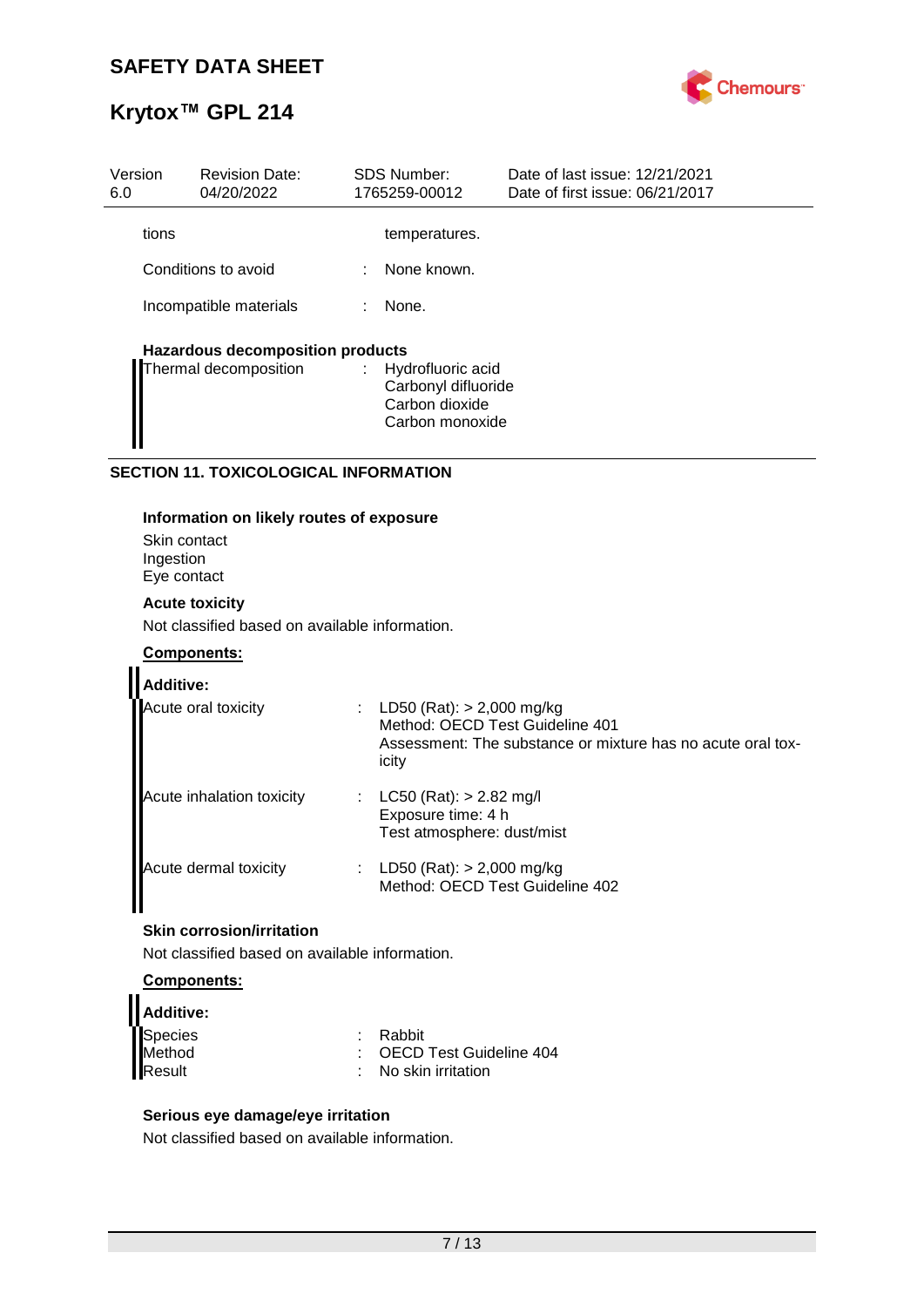

| Version<br>6.0   | <b>Revision Date:</b><br>04/20/2022            | SDS Number:<br>1765259-00012                        | Date of last issue: 12/21/2021<br>Date of first issue: 06/21/2017 |
|------------------|------------------------------------------------|-----------------------------------------------------|-------------------------------------------------------------------|
|                  | Components:                                    |                                                     |                                                                   |
| <b>Additive:</b> |                                                |                                                     |                                                                   |
| Species          |                                                | Rabbit                                              |                                                                   |
| Result<br>Method |                                                | No eye irritation<br><b>OECD Test Guideline 405</b> |                                                                   |
|                  | Respiratory or skin sensitization              |                                                     |                                                                   |
|                  | <b>Skin sensitization</b>                      |                                                     |                                                                   |
|                  | Not classified based on available information. |                                                     |                                                                   |
|                  | <b>Respiratory sensitization</b>               |                                                     |                                                                   |
|                  | Not classified based on available information. |                                                     |                                                                   |
|                  | <b>Components:</b>                             |                                                     |                                                                   |
| <b>Additive:</b> |                                                |                                                     |                                                                   |
| Test Type        | Routes of exposure                             | <b>Maximization Test</b><br>Skin contact            |                                                                   |
| <b>Species</b>   |                                                | Guinea pig                                          |                                                                   |
| Method<br>Result |                                                | <b>OECD Test Guideline 406</b><br>negative          |                                                                   |
|                  |                                                |                                                     |                                                                   |
|                  | <b>Germ cell mutagenicity</b>                  |                                                     |                                                                   |
|                  | Not classified based on available information. |                                                     |                                                                   |
|                  | Components:                                    |                                                     |                                                                   |
| <b>Additive:</b> |                                                |                                                     |                                                                   |
|                  | Genotoxicity in vitro                          |                                                     | Test Type: Bacterial reverse mutation assay (AMES)                |
|                  |                                                | Result: negative                                    | Method: OECD Test Guideline 471                                   |
|                  |                                                |                                                     | Remarks: Based on data from similar materials                     |
|                  |                                                |                                                     | Test Type: In vitro mammalian cell gene mutation test             |
|                  |                                                |                                                     | Method: OECD Test Guideline 476                                   |
|                  |                                                | Result: negative                                    | Remarks: Based on data from similar materials                     |
|                  |                                                |                                                     | Test Type: in vitro micronucleus test                             |
|                  |                                                |                                                     | Method: OECD Test Guideline 487                                   |
|                  |                                                | Result: negative                                    | Remarks: Based on data from similar materials                     |
|                  | Genotoxicity in vivo                           |                                                     | Test Type: Mammalian erythrocyte micronucleus test (in vivo       |
|                  |                                                | cytogenetic assay)<br>Species: Rat                  |                                                                   |
|                  |                                                | Application Route: Ingestion                        |                                                                   |
|                  |                                                | Result: negative                                    | Method: OECD Test Guideline 474                                   |
|                  |                                                |                                                     | Remarks: Based on data from similar materials                     |
|                  |                                                |                                                     |                                                                   |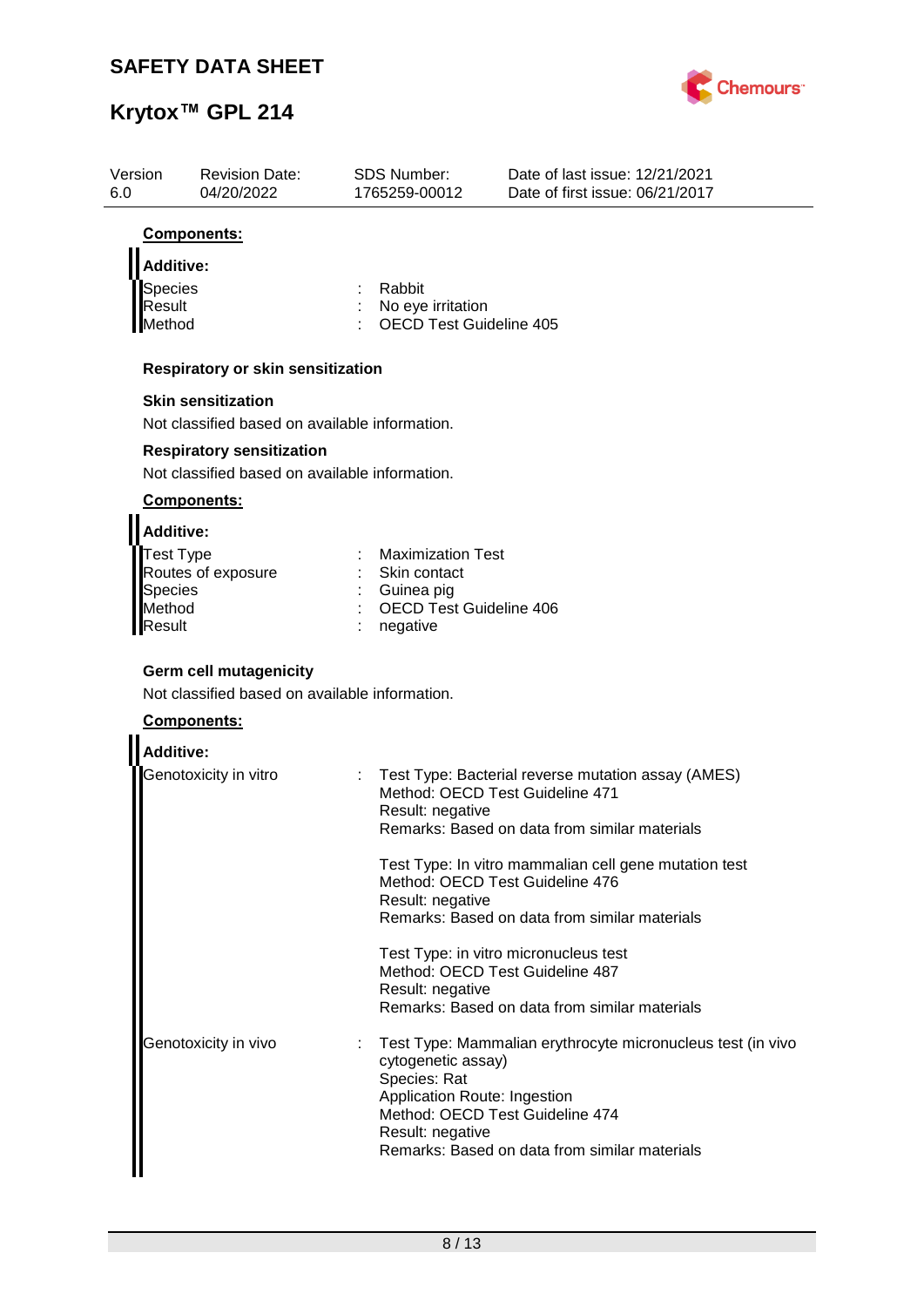

# **Krytox™ GPL 214**

| Version<br>6.0 | 04/20/2022                                                                              | <b>Revision Date:</b>                          |   | <b>SDS Number:</b><br>1765259-00012                                                                 | Date of last issue: 12/21/2021<br>Date of first issue: 06/21/2017                                                                                           |
|----------------|-----------------------------------------------------------------------------------------|------------------------------------------------|---|-----------------------------------------------------------------------------------------------------|-------------------------------------------------------------------------------------------------------------------------------------------------------------|
| <b>IARC</b>    | Carcinogenicity                                                                         | Not classified based on available information. |   |                                                                                                     | No ingredient of this product present at levels greater than or equal to 0.1% is<br>identified as probable, possible or confirmed human carcinogen by IARC. |
|                | <b>OSHA</b>                                                                             |                                                |   | on OSHA's list of regulated carcinogens.                                                            | No component of this product present at levels greater than or equal to 0.1% is                                                                             |
| NTP            |                                                                                         |                                                |   |                                                                                                     | No ingredient of this product present at levels greater than or equal to 0.1% is<br>identified as a known or anticipated carcinogen by NTP.                 |
|                | <b>Reproductive toxicity</b><br>Components:<br><b>Additive:</b><br>Effects on fertility | Not classified based on available information. |   | Species: Rat<br>Application Route: Ingestion<br>Method: OECD Test Guideline 416<br>Result: negative | Test Type: Two-generation reproduction toxicity study<br>Remarks: Based on data from similar materials                                                      |
|                |                                                                                         | Effects on fetal development                   | ÷ | Species: Rat<br>Application Route: Ingestion<br>Method: OECD Test Guideline 414<br>Result: negative | Test Type: Embryo-fetal development<br>Remarks: Based on data from similar materials                                                                        |
|                | <b>STOT-single exposure</b>                                                             |                                                |   |                                                                                                     |                                                                                                                                                             |
|                | <b>STOT-repeated exposure</b>                                                           | Not classified based on available information. |   |                                                                                                     |                                                                                                                                                             |
|                |                                                                                         | Not classified based on available information. |   |                                                                                                     |                                                                                                                                                             |

### **Aspiration toxicity**

Not classified based on available information.

## **SECTION 12. ECOLOGICAL INFORMATION**

### **Ecotoxicity**

 $\blacksquare$ 

### **Components:**

| Additive:             |                                                                                                                                                                      |
|-----------------------|----------------------------------------------------------------------------------------------------------------------------------------------------------------------|
| Toxicity to fish      | LC50 (Pimephales promelas (fathead minnow)): $> 100$ mg/l<br>Exposure time: 96 h<br>Method: OECD Test Guideline 203<br>Remarks: Based on data from similar materials |
| aquatic invertebrates | Toxicity to daphnia and other : EC50 (Daphnia magna (Water flea)): > 100 mg/l<br>Exposure time: 48 h                                                                 |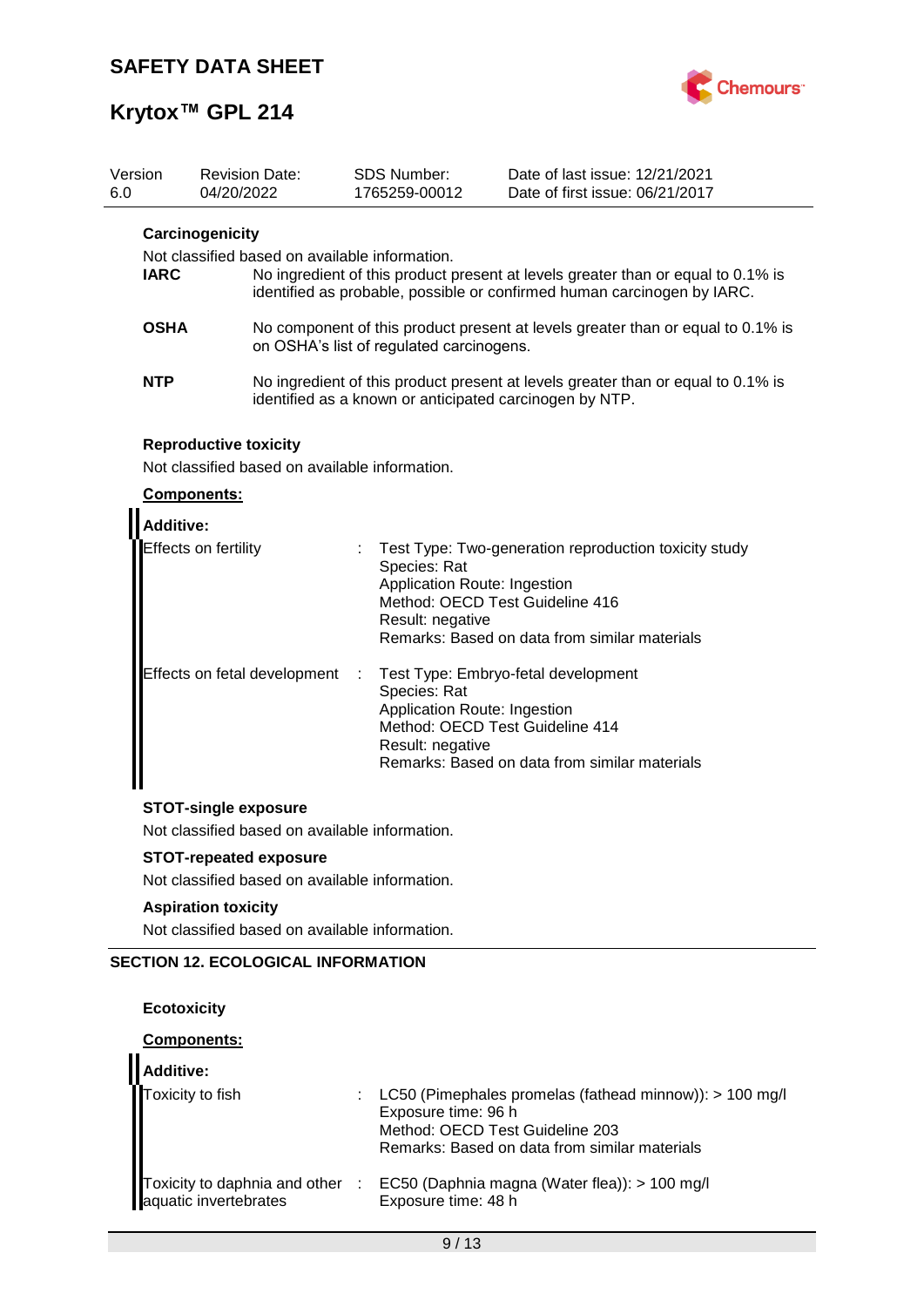

# **Krytox™ GPL 214**

| Version<br>6.0 | <b>Revision Date:</b><br>04/20/2022                                              |    | <b>SDS Number:</b><br>1765259-00012 | Date of last issue: 12/21/2021<br>Date of first issue: 06/21/2017                                                                                |
|----------------|----------------------------------------------------------------------------------|----|-------------------------------------|--------------------------------------------------------------------------------------------------------------------------------------------------|
|                |                                                                                  |    |                                     | Method: OECD Test Guideline 202<br>Remarks: Based on data from similar materials                                                                 |
|                | Toxicity to algae/aquatic<br>plants                                              | t. | mg/l<br>Exposure time: 72 h         | ErC50 (Pseudokirchneriella subcapitata (green algae)): > 100<br>Method: OECD Test Guideline 201<br>Remarks: Based on data from similar materials |
|                |                                                                                  |    | mg/l<br>Exposure time: 72 h         | EC10 (Pseudokirchneriella subcapitata (green algae)): > 1<br>Method: OECD Test Guideline 201<br>Remarks: Based on data from similar materials    |
| icity)         | Toxicity to fish (Chronic tox-                                                   |    | Exposure time: 78 d                 | EC10 (Oncorhynchus mykiss (rainbow trout)): > 1 mg/l<br>Remarks: Based on data from similar materials                                            |
|                | Toxicity to daphnia and other :<br>aquatic invertebrates (Chron-<br>ic toxicity) |    | Exposure time: 21 d                 | NOEC (Daphnia magna (Water flea)): > 1 mg/l<br>Remarks: Based on data from similar materials                                                     |
|                | Toxicity to microorganisms                                                       | ÷  | Exposure time: 17 d                 | NOEC (activated sludge): > 100 mg/l<br>Method: OECD Test Guideline 209<br>Remarks: Based on data from similar materials                          |
|                | <b>Persistence and degradability</b><br>No data available                        |    |                                     |                                                                                                                                                  |
|                | <b>Bioaccumulative potential</b><br>No data available                            |    |                                     |                                                                                                                                                  |
|                | <b>Mobility in soil</b><br>No data available                                     |    |                                     |                                                                                                                                                  |
|                | Other adverse effects<br>No data available                                       |    |                                     |                                                                                                                                                  |
|                | <b>SECTION 13. DISPOSAL CONSIDERATIONS</b>                                       |    |                                     |                                                                                                                                                  |

| Disposal methods<br>Waste from residues | Dispose of in accordance with local regulations.                                                                                                               |
|-----------------------------------------|----------------------------------------------------------------------------------------------------------------------------------------------------------------|
| Contaminated packaging                  | Empty containers should be taken to an approved waste<br>handling site for recycling or disposal.<br>If not otherwise specified: Dispose of as unused product. |

## **SECTION 14. TRANSPORT INFORMATION**

## **International Regulations**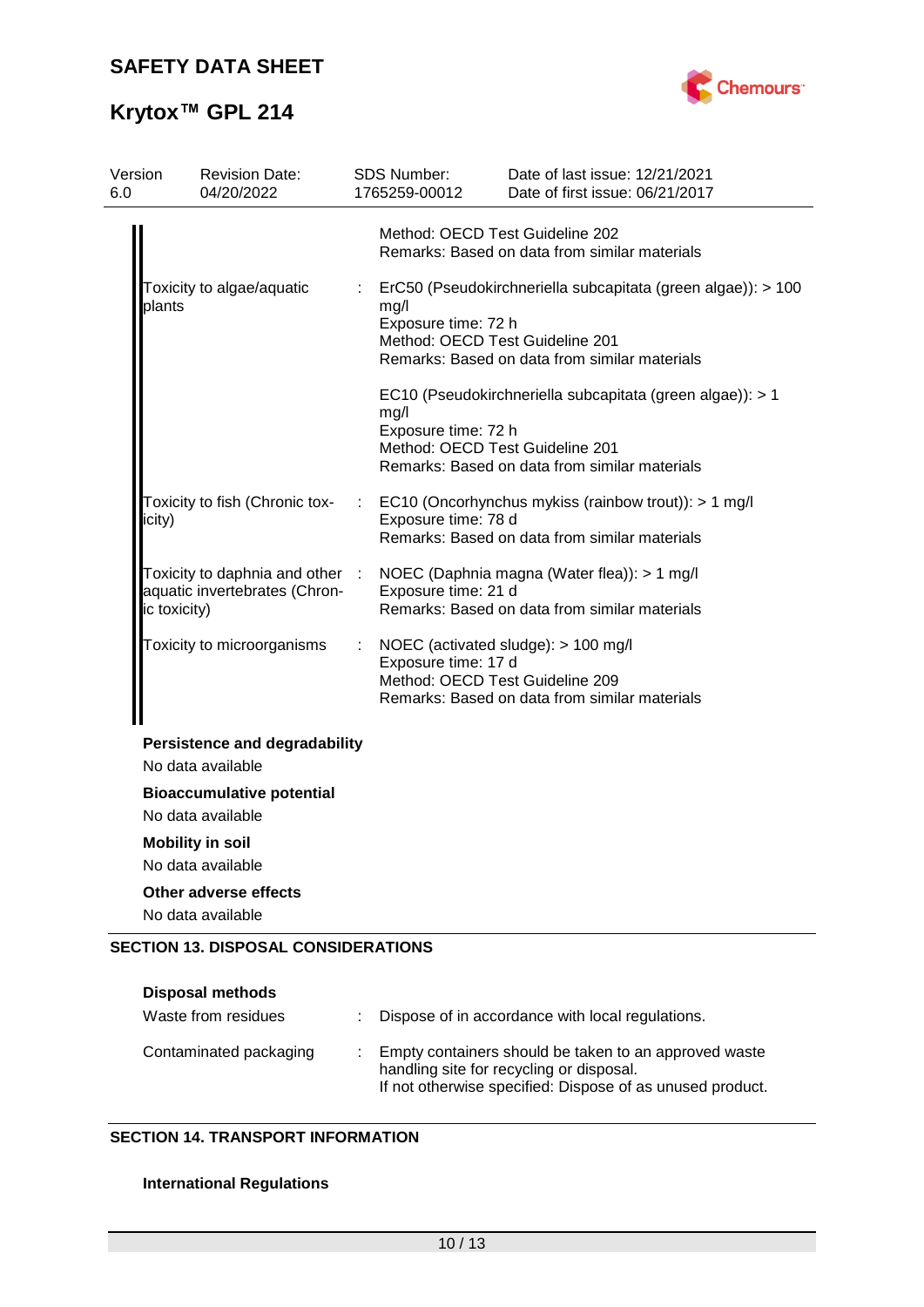

## **Krytox™ GPL 214**

| Version         | <b>Revision Date:</b>                                                    | SDS Number:   | Date of last issue: 12/21/2021  |  |  |  |  |
|-----------------|--------------------------------------------------------------------------|---------------|---------------------------------|--|--|--|--|
| 6.0             | 04/20/2022                                                               | 1765259-00012 | Date of first issue: 06/21/2017 |  |  |  |  |
|                 |                                                                          |               |                                 |  |  |  |  |
| <b>UNRTDG</b>   |                                                                          |               |                                 |  |  |  |  |
|                 | Not regulated as a dangerous good                                        |               |                                 |  |  |  |  |
| <b>IATA-DGR</b> |                                                                          |               |                                 |  |  |  |  |
|                 | Not regulated as a dangerous good                                        |               |                                 |  |  |  |  |
|                 | <b>IMDG-Code</b>                                                         |               |                                 |  |  |  |  |
|                 | Not regulated as a dangerous good                                        |               |                                 |  |  |  |  |
|                 | Transport in bulk according to Annex II of MARPOL 73/78 and the IBC Code |               |                                 |  |  |  |  |
|                 | Not applicable for product as supplied.                                  |               |                                 |  |  |  |  |
|                 | <b>Domestic regulation</b>                                               |               |                                 |  |  |  |  |
|                 |                                                                          |               |                                 |  |  |  |  |
| <b>49 CFR</b>   |                                                                          |               |                                 |  |  |  |  |
|                 | Not regulated as a dangerous good                                        |               |                                 |  |  |  |  |
|                 | <b>Special precautions for user</b>                                      |               |                                 |  |  |  |  |
|                 | Not applicable                                                           |               |                                 |  |  |  |  |
|                 | <b>SECTION 15. REGULATORY INFORMATION</b>                                |               |                                 |  |  |  |  |
|                 |                                                                          |               |                                 |  |  |  |  |
|                 |                                                                          |               |                                 |  |  |  |  |

### **CERCLA Reportable Quantity**

This material does not contain any components with a CERCLA RQ.

#### **SARA 304 Extremely Hazardous Substances Reportable Quantity**

This material does not contain any components with a section 304 EHS RQ.

**SARA 302 Extremely Hazardous Substances Threshold Planning Quantity**

This material does not contain any components with a section 302 EHS TPQ.

## **SARA 311/312 Hazards** : No SARA Hazards

**SARA 313** : This material does not contain any chemical components with known CAS numbers that exceed the threshold (De Minimis) reporting levels established by SARA Title III, Section 313.

#### **US State Regulations**

#### **Pennsylvania Right To Know**

PFPE fluid Trade secret Fluoropolymer Trade secret Additive **Trade secret** 

#### **California Prop. 65**

WARNING: This product can expose you to chemicals including Molybdenum trioxide, which is/are known to the State of California to cause cancer, and Pentadecafluorooctanoic acid, which is/are known to the State of California to cause birth defects or other reproductive harm. For more information go to www.P65Warnings.ca.gov. Note to User: This product is not made with PFOA nor is PFOA intentionally present in the product; however, it is possible that PFOA may be present as an impurity at background (environmental) levels.

#### **SECTION 16. OTHER INFORMATION**

#### **Further information**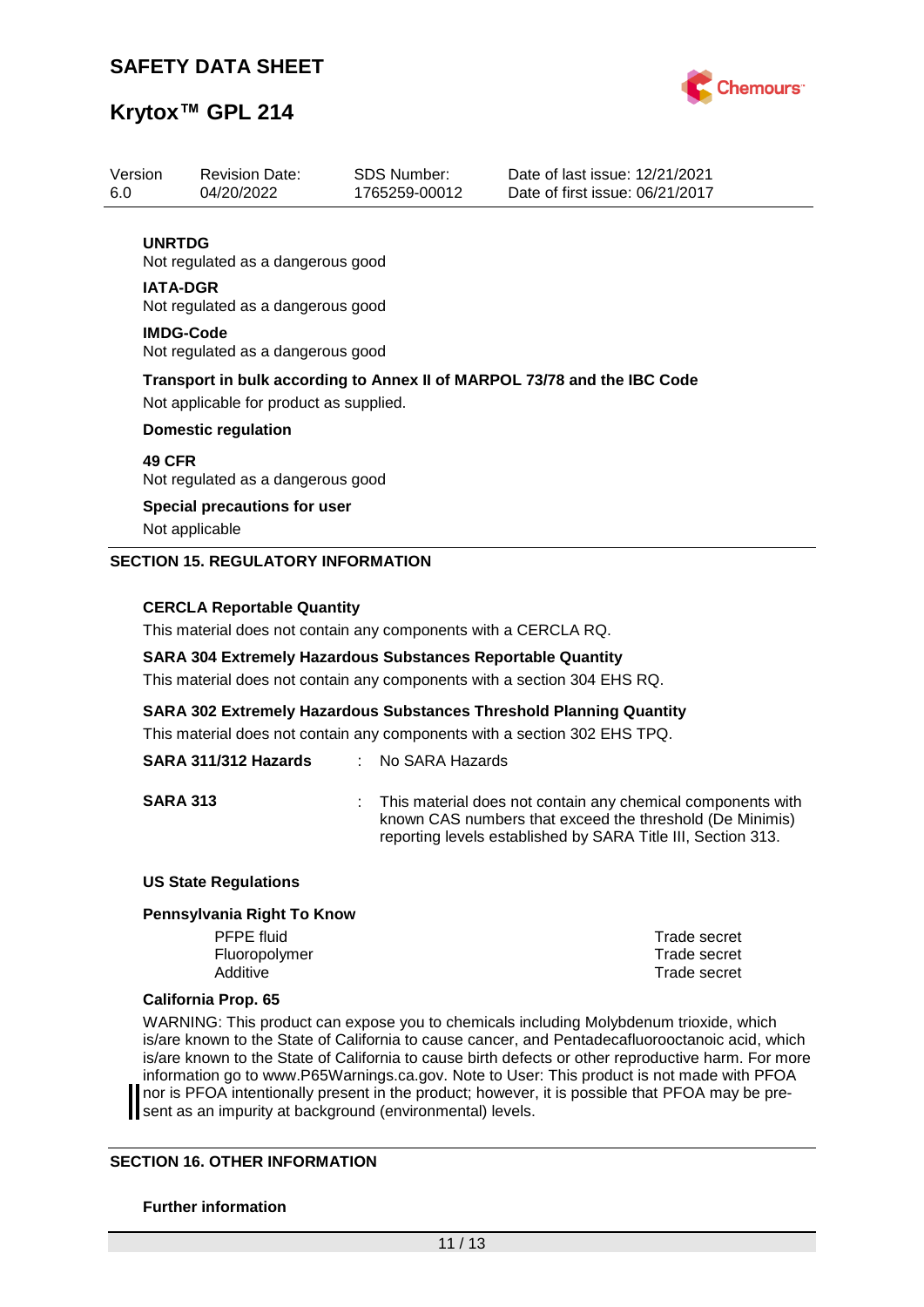



Krytox™ and any associated logos are trademarks or copyrights of The Chemours Company FC, LLC.

Chemours™ and the Chemours Logo are trademarks of The Chemours Company. Before use read Chemours safety information.

For further information contact the local Chemours office or nominated distributors.

#### **Full text of other abbreviations**

| <b>ACGIH</b><br>: USA. ACGIH Threshold Limit Values (TLV)<br>NIOSH REL<br>: USA. NIOSH Recommended Exposure Limits<br>USA. Occupational Exposure Limits (OSHA) - Table Z-1 Lim-<br>OSHA Z-1<br>its for Air Contaminants |  |
|-------------------------------------------------------------------------------------------------------------------------------------------------------------------------------------------------------------------------|--|
| : USA. Occupational Exposure Limits (OSHA) - Table Z-2<br>OSHA Z-2                                                                                                                                                      |  |
| ACGIH / TWA<br>8-hour, time-weighted average                                                                                                                                                                            |  |
| <b>ACGIH / STEL</b><br>: Short-term exposure limit                                                                                                                                                                      |  |
| ACGIH / C<br>Ceiling limit                                                                                                                                                                                              |  |
| NIOSH REL / TWA<br>: Time-weighted average concentration for up to a 10-hour<br>workday during a 40-hour workweek                                                                                                       |  |
| NIOSH REL / ST<br>: STEL - 15-minute TWA exposure that should not be exceeded<br>at any time during a workday                                                                                                           |  |
| NIOSH REL / C<br>: Ceiling value not be exceeded at any time.                                                                                                                                                           |  |
| OSHA Z-1 / TWA<br>8-hour time weighted average                                                                                                                                                                          |  |
| OSHA Z-2 / TWA<br>8-hour time weighted average                                                                                                                                                                          |  |

AIIC - Australian Inventory of Industrial Chemicals; ASTM - American Society for the Testing of Materials; bw - Body weight; CERCLA - Comprehensive Environmental Response, Compensation, and Liability Act; CMR - Carcinogen, Mutagen or Reproductive Toxicant; DIN - Standard of the German Institute for Standardisation; DOT - Department of Transportation; DSL - Domestic Substances List (Canada); ECx - Concentration associated with x% response; EHS - Extremely Hazardous Substance; ELx - Loading rate associated with x% response; EmS - Emergency Schedule; ENCS - Existing and New Chemical Substances (Japan); ErCx - Concentration associated with x% growth rate response; ERG - Emergency Response Guide; GHS - Globally Harmonized System; GLP - Good Laboratory Practice; HMIS - Hazardous Materials Identification System; IARC - International Agency for Research on Cancer; IATA - International Air Transport Association; IBC - International Code for the Construction and Equipment of Ships carrying Dangerous Chemicals